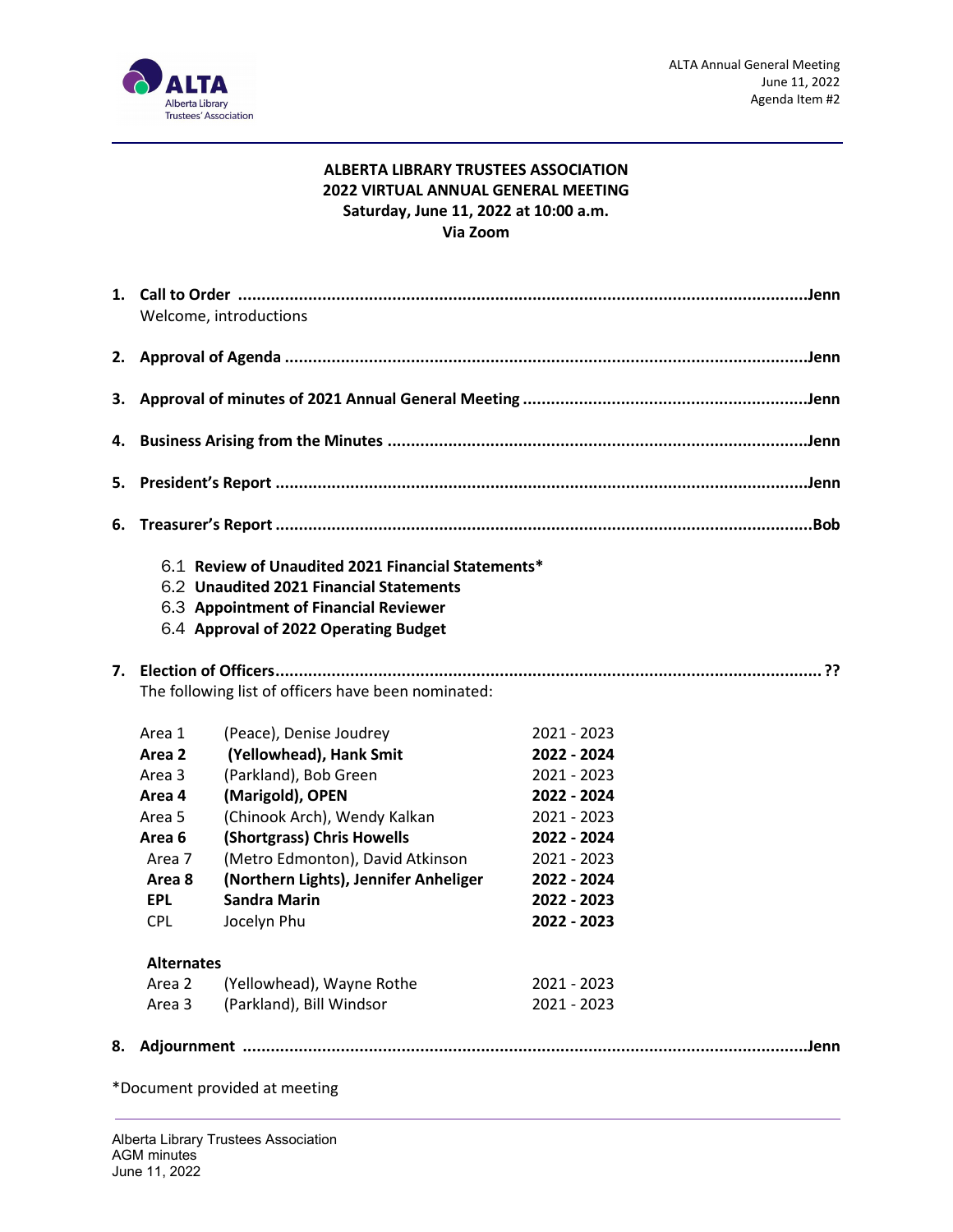

#### **MINUTES**

#### **ALBERTA LIBRARY TRUSTEES ASSOCIATION 2021 VIRTUAL ANNUAL GENERAL MEETING Saturday, June 19, 2021 at 10:00 a.m. Via Zoom**

#### **1. Call to Order**

As there was a quorum present, J. Anheliger called the meeting to order at 10:11 a.m.

#### **2. Approval of Agenda**

**MOTION No. AGM-01-2021: To approve the AGM agenda as presented. Moved by: Dwayne Mayr. Seconded by: Lorna Storoschuk ............................................... CARRIED**

# **3. Approval of minutes of 2020 Annual General Meeting**

A minor correction was made to the spelling of a last name.

**MOTION No. AGM-02-2021: To approve the AGM meeting minutes of June 13, 2020 as amended. Moved by: Vicky Lefebvre. Seconded by: Pat High-Shorrock ............................................. CARRIED**

**4. Business Arising from the Minutes** There was no business arising from the minutes.

#### **5. President's Report**

Jenn Anheliger spoke to her report in the meeting package.

**MOTION No. AGM-03-2021: To accept the President's annual report. Moved by: Leanne LaRocque. Seconded by: Wendy Kalkan............................................... CARRIED**

#### **6. Financial Report**

Bob Green spoke to the financial statements contained in the meeting package.

The Executive Director position has been eliminated in an effort to reduce administrative costs. TAL has been contracted to provide, administrative, financial and website support which has reduced the administrative costs by 75%.

**MOTION No. AGM-04-2021: To accept the 2020 financial review as presented. Moved by: John Moen. Seconded by: Dwayne Mayr......................................................... CARRIED**

#### **7. ALTA Resolution**

**MOTION No. AGM-05-2021: Be it resolved, as a special resolution of the members of the society, that:**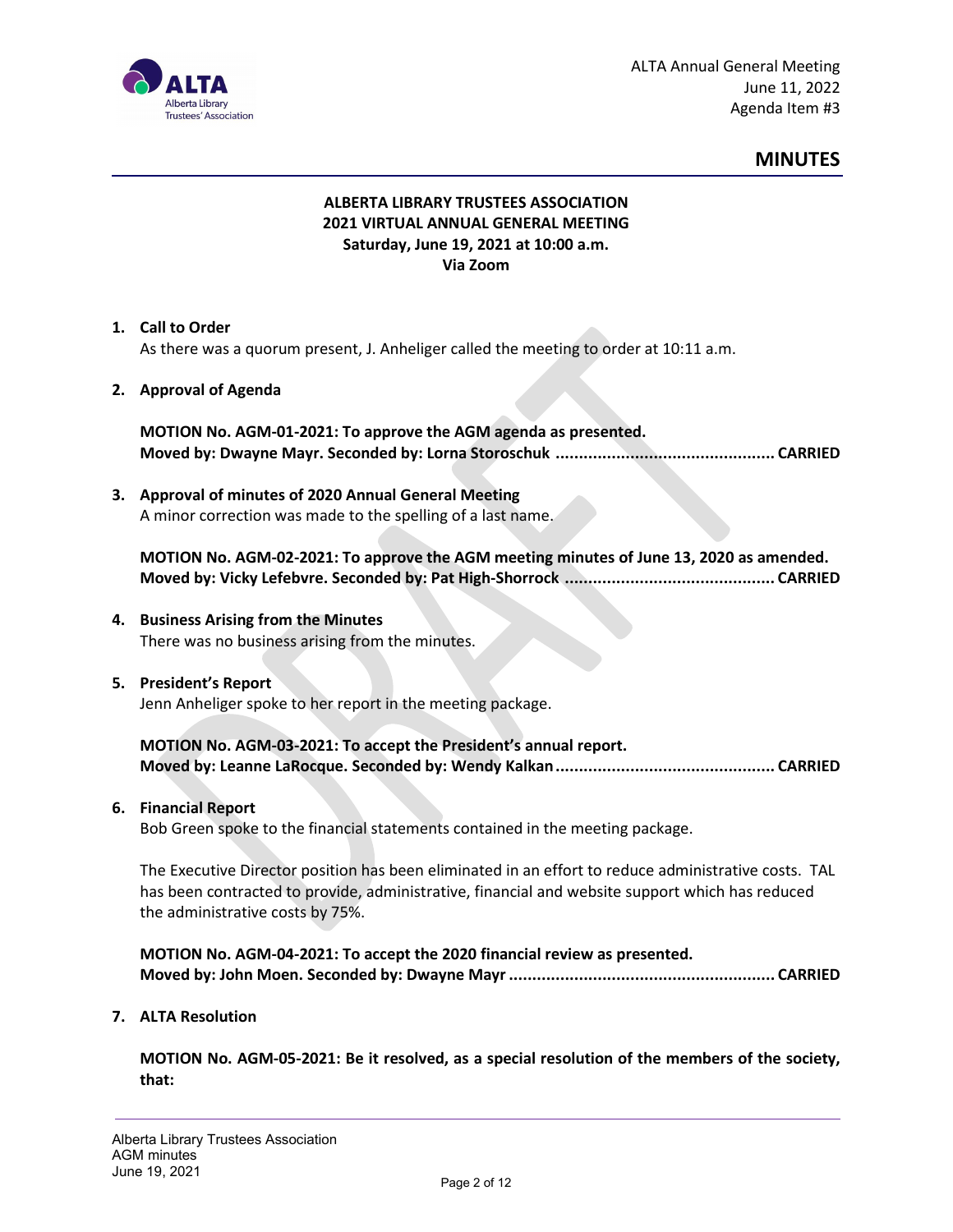**1. The present By-law 7.1 of the Society be deleted and replaced with 7.1 The Board of Directors shall each year appoint a qualified professional bookkeeper to review the year end books, accounts and financial records of ALTA so that year end financial statements may be presented at the Annual General Meeting for approval. Moved by**: **Jason Shewchuk. Seconded by: Dave Kush................................................. CARRIED**

**MOTION No. AGM-06-2021: To appoint Elite Bookkeeping to review the financials for the 2021 fiscal year.**

**Moved by: Chris Howels. Seconded by: Wendy Kalkan...................................................... CARRIED**

#### 2021 ALTA Projects

- An organizational review was undertaken.
- Webinar series has been launched.
- Monthly coffee chats have been launched and has been successful.

#### **8. Election of Officers**

The following list of officers have been elected:

| Area 1            | (Peace), Denise Joudrey               | 2021 - 2023 |
|-------------------|---------------------------------------|-------------|
| Area 2            | (Yellowhead), Hank Smit               | 2020 - 2022 |
| Area 3            | (Parkland), Bob Green                 | 2021 - 2023 |
| Area 4            | (Marigold), OPEN                      | 2020 - 2022 |
| Area 5            | (Chinook Arch), Wendy Kalkan          | 2021 - 2023 |
| Area 6            | (Shortgrass) Chris Howells            | 2020 - 2022 |
| Area 7            | (Metro Edmonton), David Atkinson      | 2021 - 2023 |
| Area 8            | (Northern Lights), Jennifer Anheliger | 2020 - 2022 |
| EPL               | Sandra Marin                          | 2019 - 2021 |
| <b>CPL</b>        | Jocelyn Phu                           | 2019 - 2021 |
|                   |                                       |             |
| <b>Alternates</b> |                                       |             |
| Area 2            | (Yellowhead) Sandra Morton            | 2019 - 2021 |

| Area 2 | (Yellowhead), Sandra Morton    | 2019 - 2021 |
|--------|--------------------------------|-------------|
| Area 3 | (Parkland), Bill Windsor       | 2019 - 2021 |
| Area 7 | (Metro Edmonton), Meagan Olive | 2019 - 2021 |
|        | <b>Crystal Manyfingers</b>     | 2019 - 2021 |
|        |                                |             |

**MOTION No. AGM-07-2021: To approve the 2021 ALTA Board and Alternates. Moved by: Sandra Marin. Seconded by Vicky Lefebvre...................................................... CARRIED**

#### **9. Adjournment**

| MOTION No. AGM-08-2021: To adjourn the 2021 Annual General Meeting. |  |
|---------------------------------------------------------------------|--|
|                                                                     |  |

The meeting adjourned at 10:50 a.m.

#### **Approval**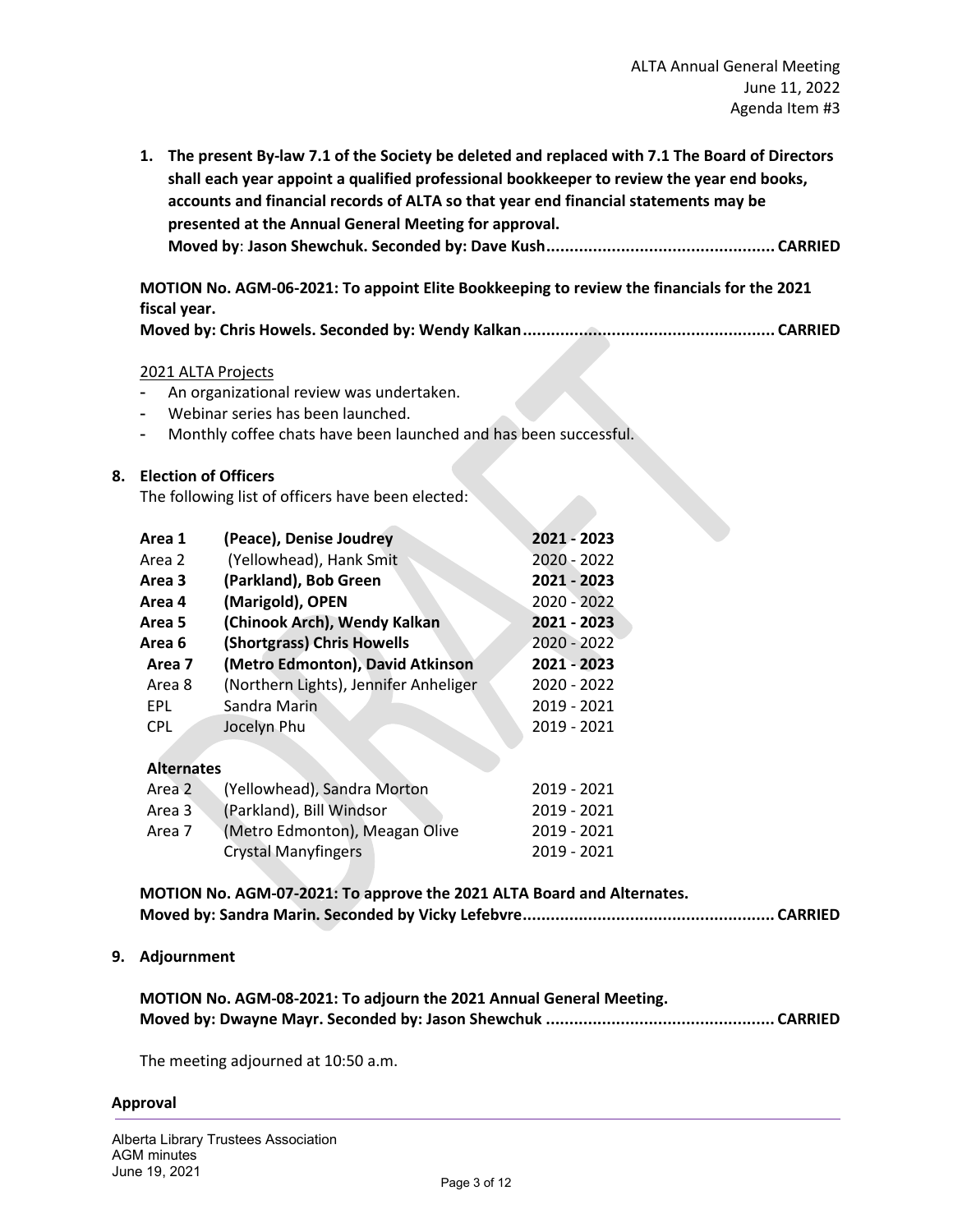of the minutes on

Date **Date Example 20 CONFIDENTIFY CONFIDENTIFY CONFIDENTIFY CONFIDENTIFY CONFIDENTIFY CONFIDENTIFY**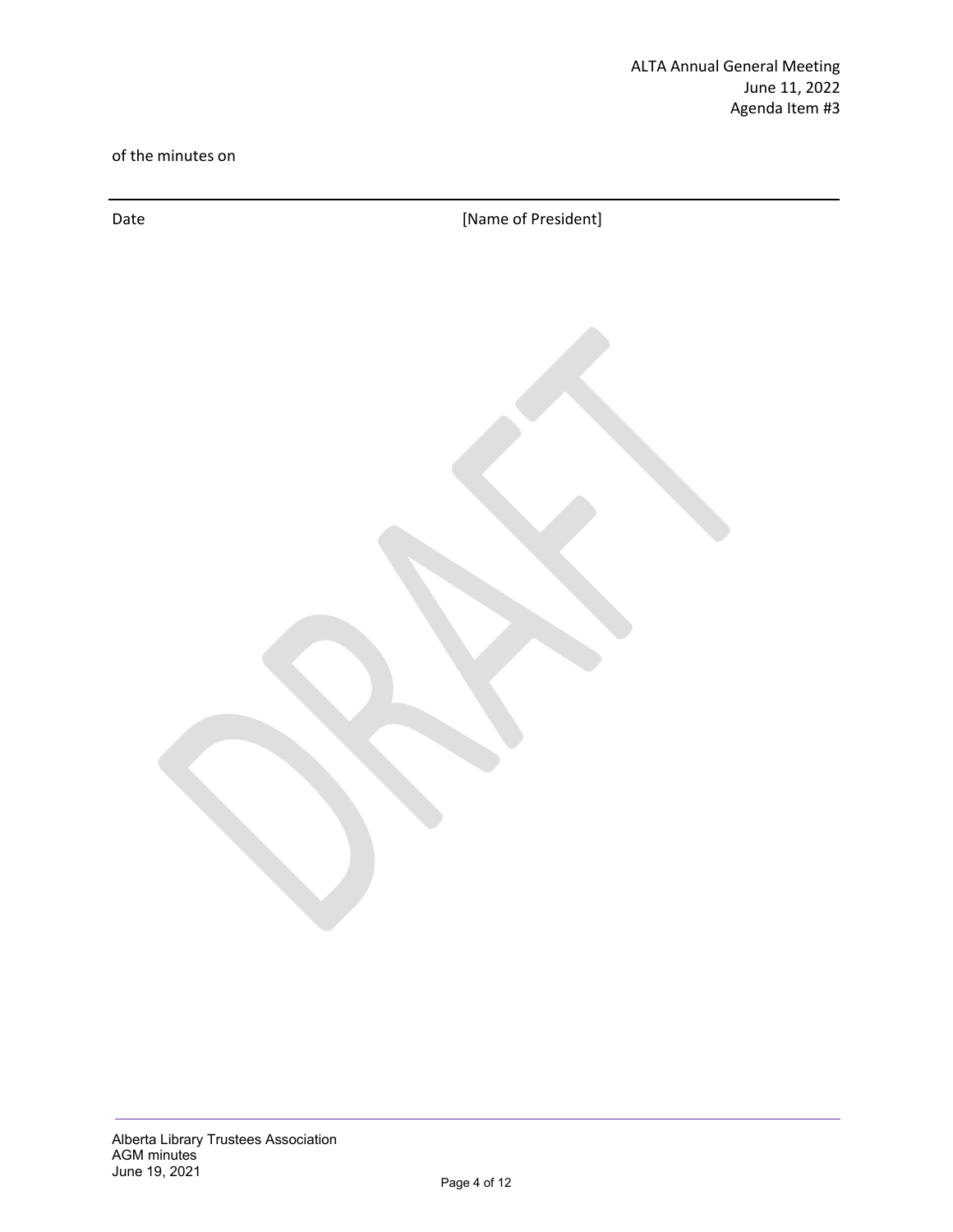

#### **President's Report**

Date: May 19, 2022 Submitted by: Jenn Anheliger

#### Dear members,

Thank you for your continued support and membership with Alberta Library Trustee's Association during another challenging year. I understand that your decision to continue your ALTA membership may have been a difficult one as library boards face ongoing fiscal challenges. We appreciate your willingness to support ALTA and we appreciate the privilege to connect and get to know many members this year and look forward to fostering those further and building new connections with other boards.

I would like to thank the ALTA board for all their hard work and dedication through this process. The dedication of the ALTA board is a phenomenal asset and the key to ALTA achieving success during this time of transition. The skill and enthusiasm of our board is the epitome of volunteerism and working alongside the board members is a great privilege.

#### **Highlights**

- Implementation of priorities identified in our 2020 organizational review.
- Transition of all administrative, IT and financial services to The Alberta Library which will reduce ALTA's operating expenses by over 70% over the next 2 years.
- Membership survey conducted webinar series to cover important topics identified by members.
- Webinar series for library board trustees across the province.
- Increased communication with members.

#### **Issues Resolved**

- Reduction of operating costs by over 70%. This includes review of insurance policies required. Transition to a bookkeeper for financial review rather than a large auditing firm. Administrative costs reduced.
- ALC committee dissolved. Liabilities and reduced capacity of the board identified ALC as no longer being feasible for ALTA to participate in.
- Increased networking opportunities for trustees to be able to connect on a consistent basis.
- Increased availability of ALTA board members to offer support, education, and mentorship to members.
- Increased access of educational tools and learning opportunities through online webinars.

#### **Issues ongoing**

- ALTA is looking for opportunities to support conferences in the province in lieu of Alberta Library Conference.
- As ALTA transitions to a working board format the need to attract experienced and enthusiastic board members continues.

It is a privilege to be able to connect and learn from experienced trustees across the province and provide opportunity to strengthen our impact in our communities by the services provided by our local libraries.

ALTA continues to offer direct support to library trustees and their boards in a variety of formats. We offer consultation opportunities either in person, videoconference, email, and telephone. It remains a priority of ALTA to be sure we can support library boards and assist them in being the voices of their community. Our Webinar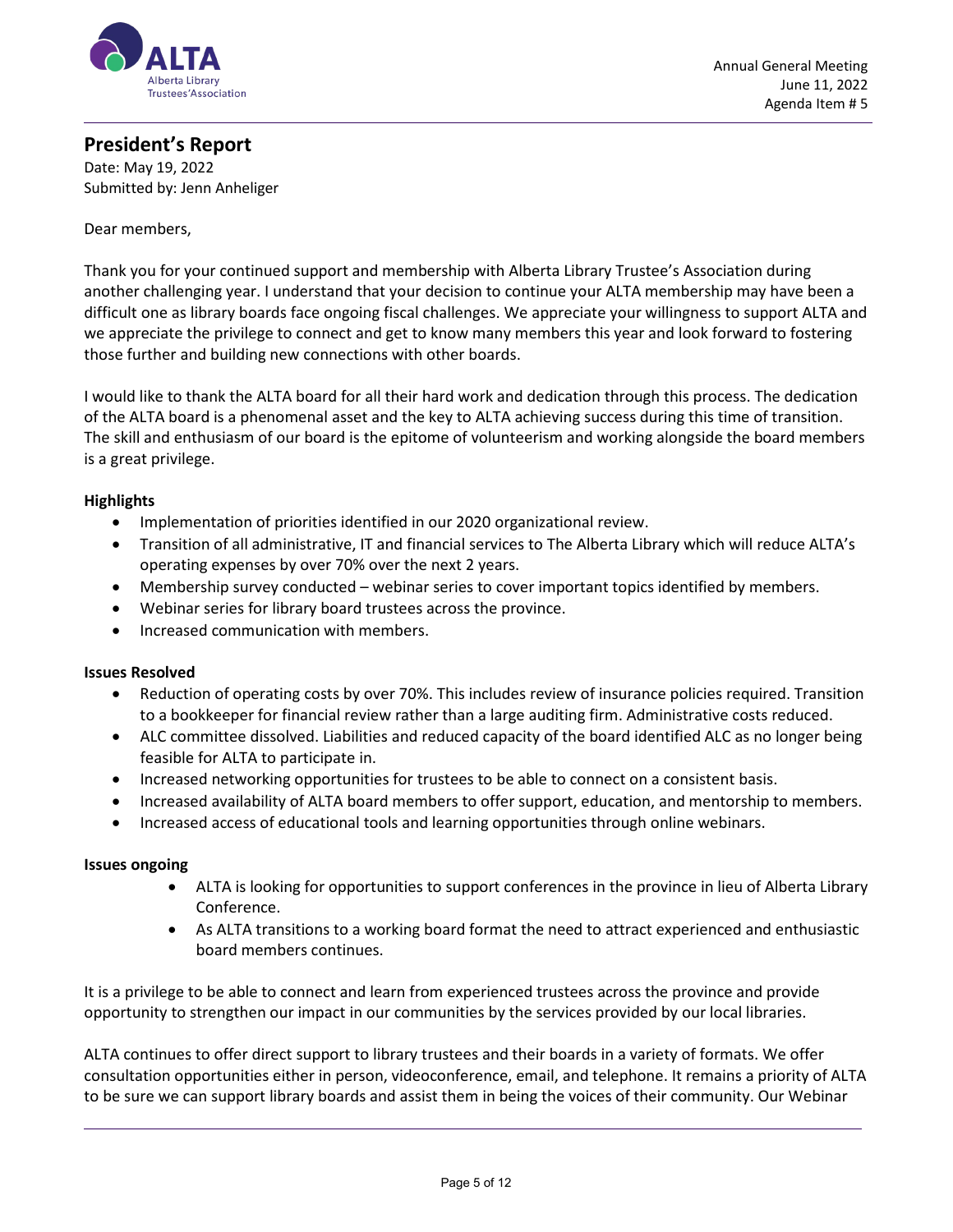

series is well underway, and we have had great feedback from trustees who have been using them to improve their capacity as trustees.

ALTA remains confident that we can continue to provide trustees with the tools needed to translate their legislative responsibilities into the skills needed to shape the libraries and communities they serve. Your membership to ALTA ensures that trustees become better trained, better informed, more confident, and best able contribute to their communities.

All the best for a successful 2022.

Regards, Jenn Anheliger President – Alberta Library Trustees Association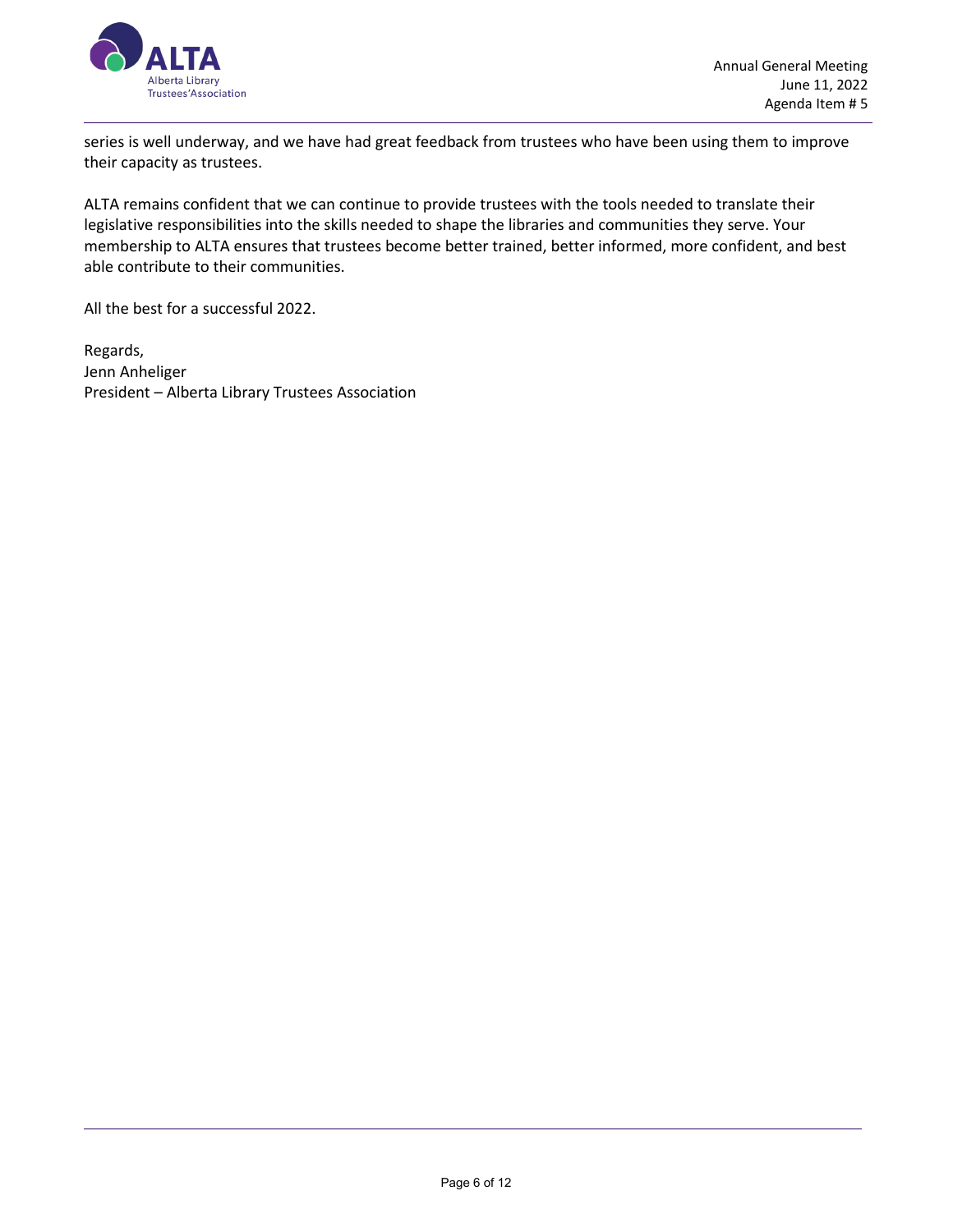Annual General Meeting June 11, 2022 Agenda Item 6.2

#### **ALBERTA LIBRARY TRUSTEES ASSOCIATION**

**Financial Statements**

**Year Ended December 31, 2020**

*(UnauditedI)*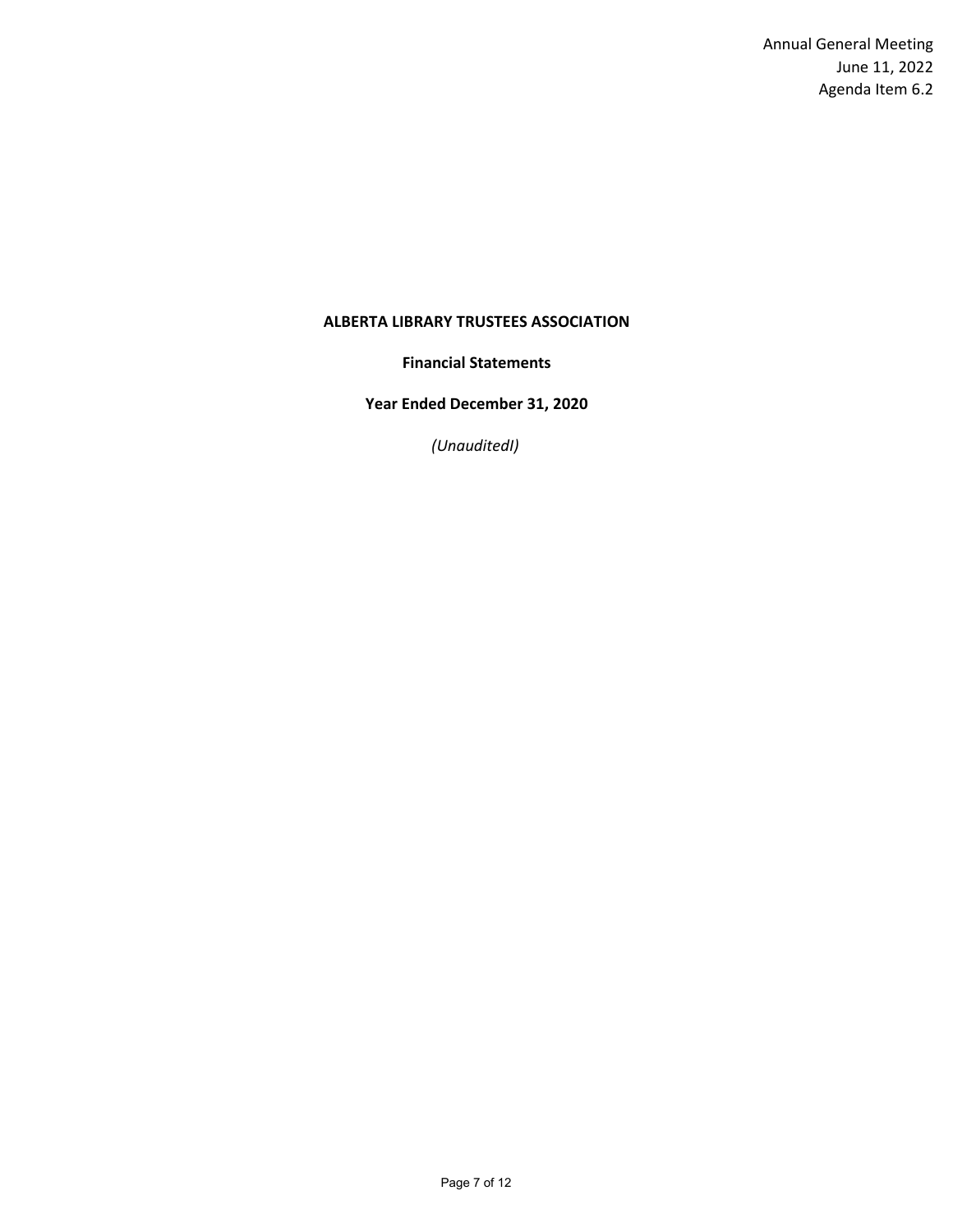Annual General Meeting June 11, 2022 Agenda Item 6.2

### **Alberta Library Trustees' Association December 31, 2021 STATEMENT OF FINANCIAL POSITION**

*(Unaudited)*

|                                            | 2021         | 2020         |  |  |
|--------------------------------------------|--------------|--------------|--|--|
| <b>ASSETS</b>                              |              |              |  |  |
| <b>CURRENT</b>                             |              |              |  |  |
| Cash                                       | \$<br>62,289 | \$<br>44,781 |  |  |
| <b>Accounts Receivable</b>                 |              |              |  |  |
| <b>GST Recoverable</b>                     | 300          | 142          |  |  |
| <b>Prepaid Expenses</b>                    | 254          | 458          |  |  |
|                                            | 62,842       | 45,381       |  |  |
| CAPITAL ASSETS (Note 2)                    |              | 254          |  |  |
|                                            | 62,842<br>\$ | 45,635<br>\$ |  |  |
| <b>LIABILITIES</b><br><b>CURRENT</b>       |              |              |  |  |
| Accounts Payable & Accrued Liabilities     | \$<br>25,679 | \$<br>3,336  |  |  |
| Deferred Membership Fee Revenue            | 15,665       | 16,960       |  |  |
|                                            | 41,344       | 20,296       |  |  |
| <b>FUND BALANCES</b>                       |              |              |  |  |
| <b>Unrestricted Funds</b>                  | 21,498       | 25,339       |  |  |
| <b>Internally Restricted Advocacy Fund</b> |              |              |  |  |
|                                            | 21,498       | 25,339       |  |  |
|                                            | \$<br>62,842 | \$<br>45,635 |  |  |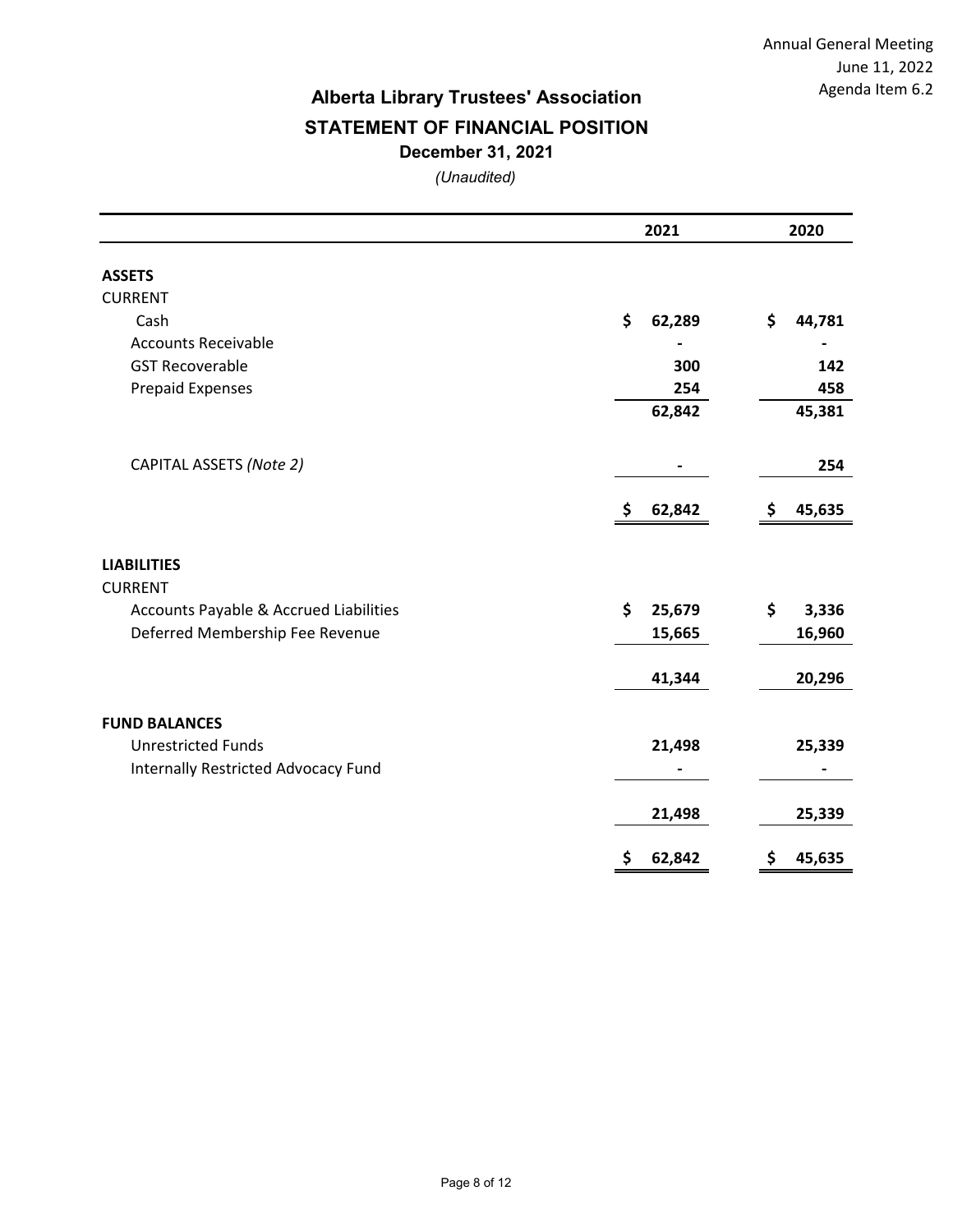Annual General Meeting June 11, 2022 Agenda Item 6.2

# **Alberta Library Trustees' Association**

## **STATEMENT OF OPERATIONS**

**December 31, 2021**

*(Unaudited)*

|                                              | 2021          | 2020            |  |
|----------------------------------------------|---------------|-----------------|--|
| <b>REVENUE</b>                               |               |                 |  |
| Membership Fees                              | \$<br>27,685  | \$<br>24,179    |  |
| Lorne McRae Grant                            | 734           | 678             |  |
| <b>Municipal Affairs Grant</b>               | 23,000        |                 |  |
| STEP/CJS Grant                               |               | 4,200           |  |
| Other Income                                 | 5,636         | 1,118           |  |
|                                              |               |                 |  |
|                                              | 57,056        | 30,176          |  |
| <b>EXPENSES</b>                              |               |                 |  |
| Administration                               | 34,952        | 54,276          |  |
| Leadership Engagement                        |               | 12,290          |  |
| <b>Trustee Education Development</b>         | 23,075        | 10,727          |  |
| Website Development & Delivery               |               | 4,167           |  |
| <b>Organizational Review</b>                 | 2,870         |                 |  |
| <b>Trustee Recognition</b>                   |               | 703             |  |
| (DEFICIENCY)/EXCESS OF REVENUE OVER EXPENSES |               |                 |  |
|                                              | 60,897        | 82,163          |  |
|                                              | \$<br>(3,841) | \$<br>(51, 987) |  |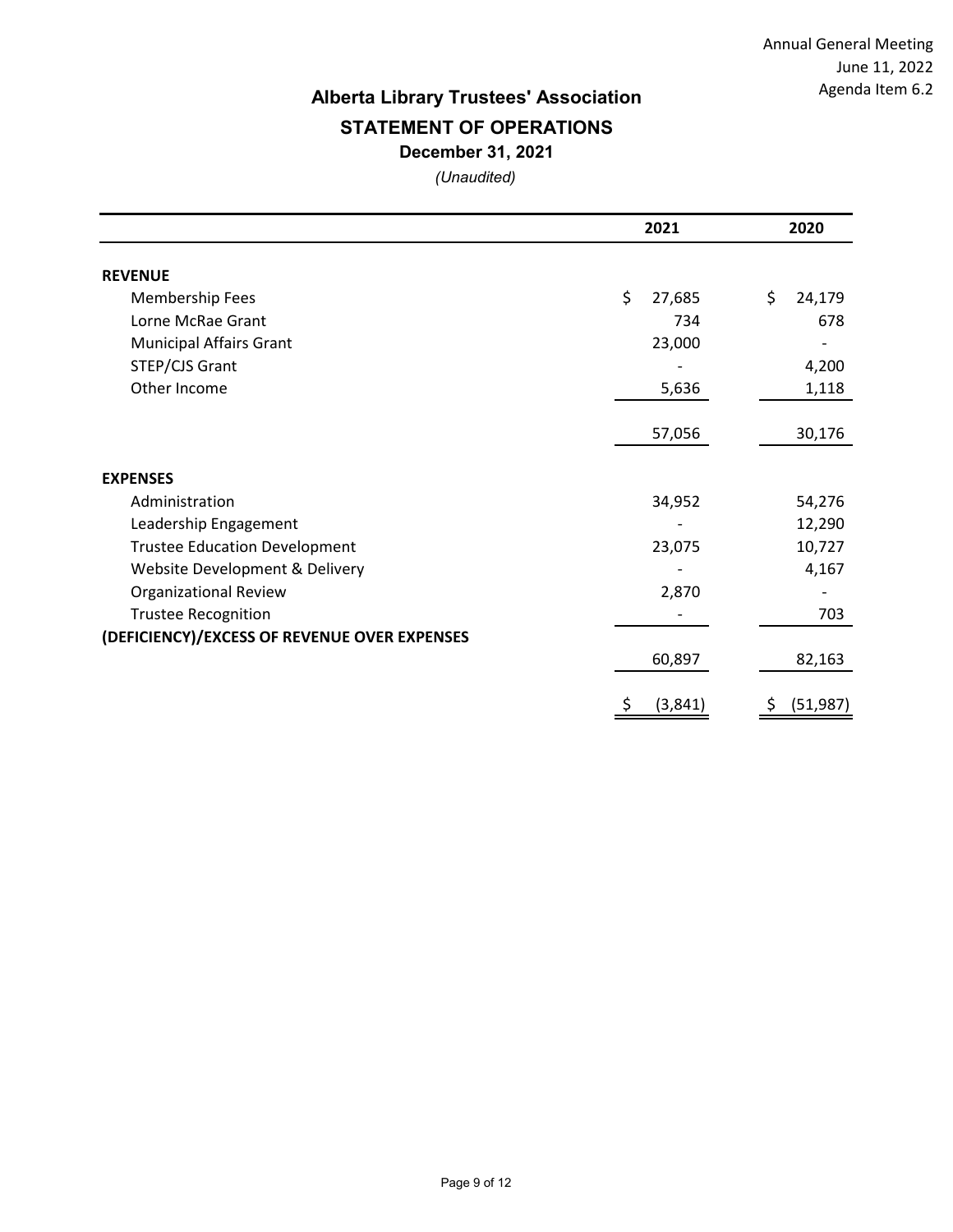### **Alberta Library Trustees' Association STATEMENT OF CHANGES IN FUND BALANCES December 31, 2021**

*(Unaudited)*

|                                              |    | Unrestricted<br>Fund     |   | Internally<br>Restricted<br>Advocacy Fund | Externally<br>Restricted<br>Fund |   | 2021     |
|----------------------------------------------|----|--------------------------|---|-------------------------------------------|----------------------------------|---|----------|
| <b>FUND BALANCES - BEGINNING OF YEAR</b>     | \$ | $25,339$ \$              |   | $\sim$                                    | \$<br>$\overline{\phantom{a}}$   | S | 25,339   |
| (Deficiency)/Excess of Revenue over Expenses |    | (3, 841)                 |   |                                           | $\qquad \qquad \blacksquare$     |   | (3, 841) |
| <b>Fund Transfers</b>                        |    | $\overline{\phantom{0}}$ |   |                                           |                                  |   |          |
| <b>FUND BALANCES - END OF YEAR</b>           | S  | 21,498                   | S |                                           |                                  | s | 21.498   |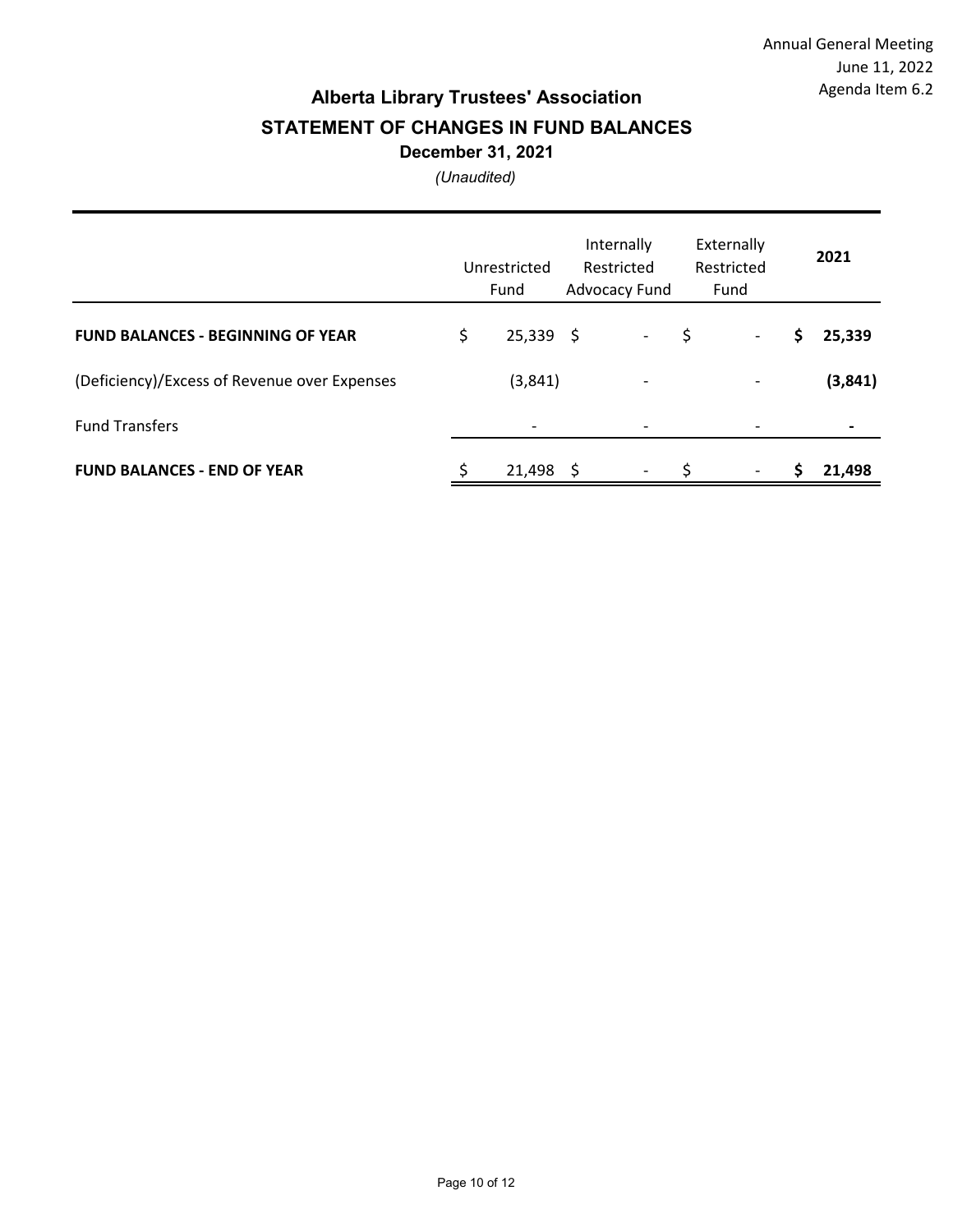# **Alberta Library Trustees' Association Notes to the Financial Statements December 31, 2021**

*(Unaudited)*

#### 1. PURPOSE OF ORGANIZATION

Alberta Library Trustees' Association (the "association") is an organization serving the interests of member trustees throughout the Province of Alberta. The association is incorporated under the Societies Act of the Province of Alberta. The association is a registered charity under the Income Tax Act and is exempt from income taxes.

#### 2. CAPITAL ASSETS

|                                                       | Cost         |    | Accumulated<br>Amortization |     | 2021<br><b>Net Book Value</b> |
|-------------------------------------------------------|--------------|----|-----------------------------|-----|-------------------------------|
| Computer Equipment<br><b>Furniture &amp; Fixtures</b> | 4,833<br>900 |    | 4,833<br>900                | - S |                               |
|                                                       | 5,733        | -S | 5,733                       | - S |                               |

#### 3. COMPARATIVE FIGURES

Some of the comparative figures have been reclassified to conform to the current year's presentation.